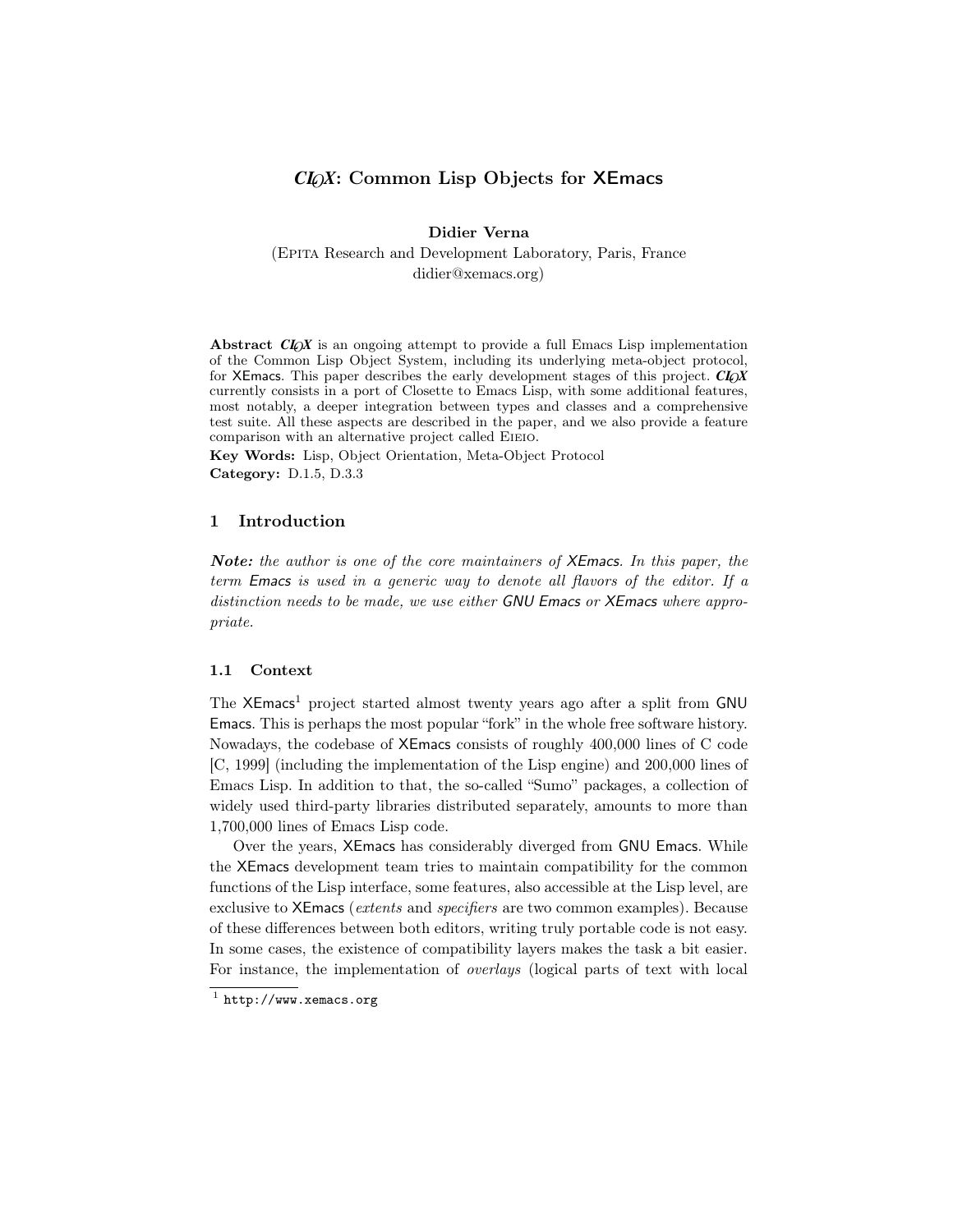properties) in XEmacs is in fact designed to wrap around extents, our native and more or less equivalent feature.

There is one place, however, in which compatibility with GNU Emacs is neither required nor a problem: the implementation of the editor itself, including its Lisp dialect. After almost twenty years of independent development, it is safe to say that the internals of XEmacs have very little left in common with the original codebase, let alone with the current version of GNU Emacs.

One thing that should immediately strike a newcomer to the internals of XEmacs is the very high level of abstraction of its design. For instance, many editor-specific concepts are available at the Lisp layer: windows, buffers, markers, faces, processes, charsets etc.. In XEmacs, every single one of these concepts is implemented as an opaque Lisp type with a well-defined interface to manipulate it. In the current development version, there is 111 such types, 35 of which are visible at the Lisp level (the rest being used only internally).

The other important point here is that although the core of the editor is written in C, there is a lot of infrastructure for data abstraction and sometimes even for object orientation at this level as well. The examples given below should clarify this.

Polymorphism. Many data structures in XEmacs provide a rudimentary form of polymorphism and class-like abstraction. For instance, the console type is a data structure containing general data members, but also a type flag indicating which kind of console it is  $(X11, Gtk, ty etc.),$  and a pointer to a set of type-specific console data. Each console type also comes with a set of typespecific methods (in a structure of function pointers) . This provides a form of polymorphism similar to that of record-based object systems [Cardelli, 1988] in which methods belong to classes.

Accessors. Instead of accessing structure members directly, every data type comes with a set of pre-processor macros that abstract away the underlying implementation. For instance, the macro CONSOLE\_NAME returns the name of the console, whatever the underlying implementation. This might be considered as more typical of data abstraction in general than object-orientation though.

Dynamic method lookup. There is even an embryonic form of dynamic method lookup which looks very much like Objective-C's informal protocols, or (as of version 2.0 of the language), formal protocols with optional methods [Apple, 2009]. For instance, in order to "mark" a console, without knowing if it even makes sense for that particular console type, one would try to call the mark\_console method like this:

#### MAYBE\_CONMETH (console, mark\_console, ...);

The XEmacs internals are in fact so much object-oriented that the author has raised the idea of rewriting the core in  $C_{++}$  [C++, 1998] directly several times in the past. However, this issue is still controversial.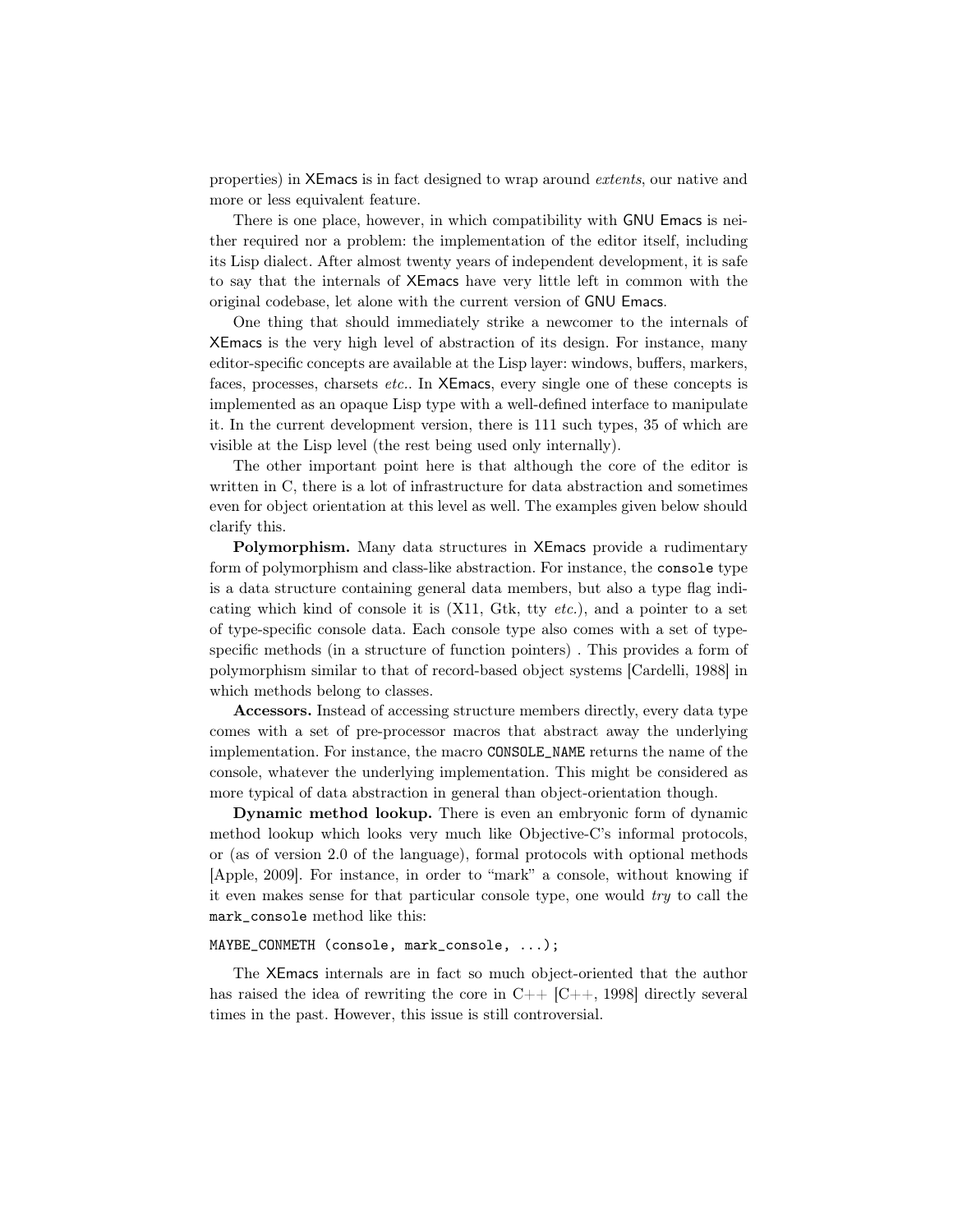# 1.2 Motivation

It is interesting to note that contrary to the internals of XEmacs, there seem to be much less trace of object-oriented design at the Lisp level (whether in the kernel or in the distributed packages), and when there is, it is also much less apparent. Several hypothesis come to mind, although it could be argued that this is only speculation.

- Most of our Lisp interface is still compatible with that of GNU Emacs, and maintaining this compatibility is an important requirement. This situation is completely different from that of the core, which we are completely free to rewrite as we please.
- The need for object orientation in the Lisp layer might be less pressing than in the core. Indeed, many of the fundamental concepts implemented by the editor are grounded in the C layer, and the Lisp level merely provides userlevel interfaces for them.
- The Lisp packages, for an important part, are only a collection of smaller, standalone utilities written by many different people in order to fulfill specific needs, and are arguably of a lower general quality than the editor's core. Emacs Lisp contributors are numerous and not necessarily skilled computer scientists, as they are primarily Emacs users, trying to extend their editor of choice, and often learning Emacs Lisp on the occasion. Besides, it wouldn't be their job to provide a language-level feature such as a proper object system.
- Finally, it can also be argued that Lisp is so expressive that an object system (whether proper or emulated) is not even necessary for most packages, as similar features can be hacked away in a few lines of code. In other words, it is a well-known fact that good quality code requires more discipline from the programmer, and that the "quick'n dirty" programming paradigm is on the other hand very affordable, and unfortunately widely used.

These remarks make up for the first motivation in favor of a true object system: the author believes that if provided with such a tool, the general quality, extensibility and maintainability of the Lisp code would improve. More specifically:

- Existing C-based features could provide a true object-oriented interface to the user, in coherence with what they are at the C level.
- Lisp-based features would also greatly benefit from a true object-oriented implementation. The author can think of several ones, such as the custom interface, the widget code, the support for editing mode and fontification etc.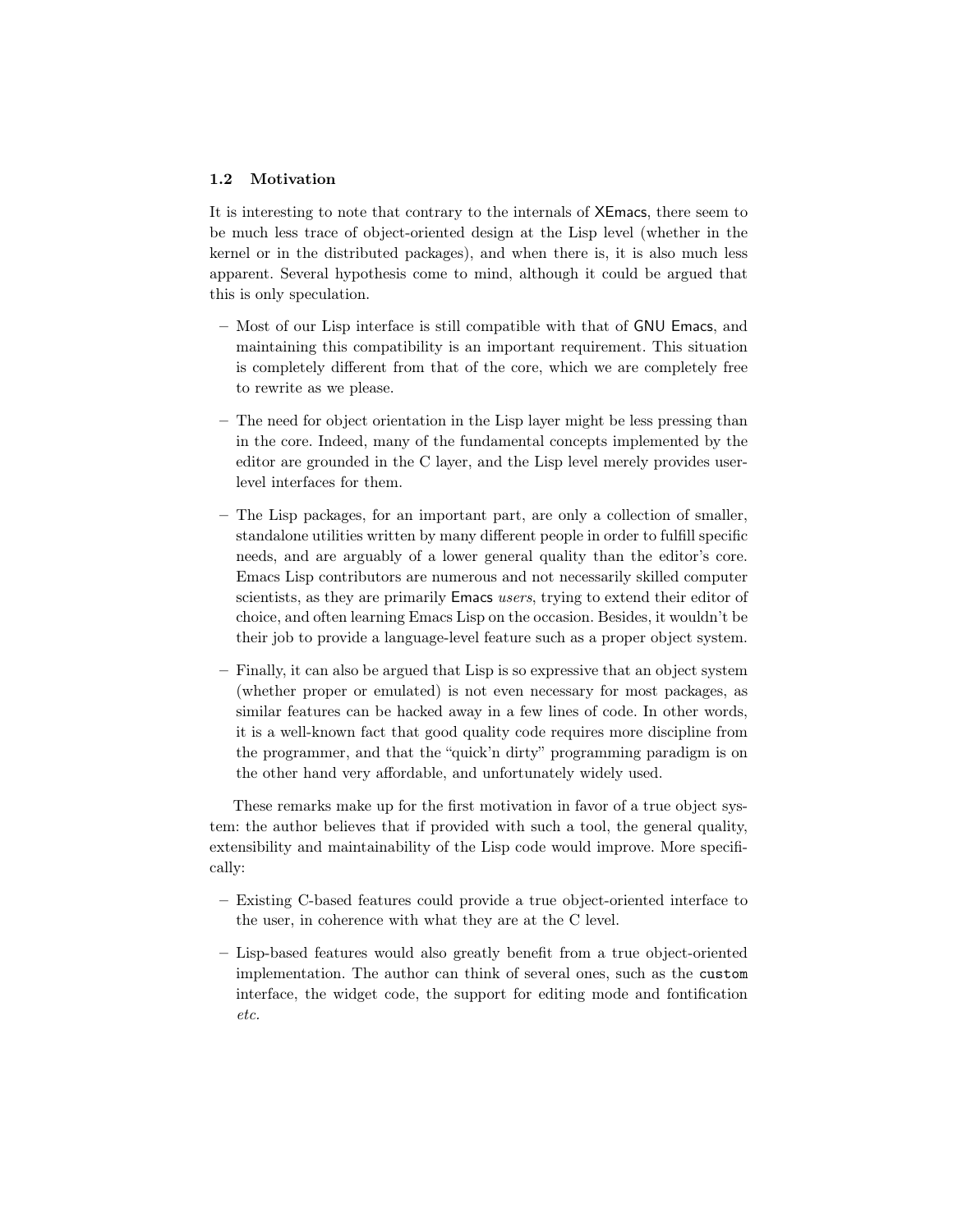– Finally, the potential gain is also very clear for some already existing thirdparty packages. The author thinks especially of Gnus<sup>2</sup>, a widely used mail and news reader that he also helps maintaining. This package is almost as large as the whole XEmacs Lisp layer, and provides concepts (such as backends) that are object-oriented almost by definition.

Once the gain from having a true Emacs Lisp object system asserted, the next question is obviously which one. We are far from pretending that there is only one answer to this question. Emacs Lisp being an independent Lisp dialect, we could even consider designing a brand new object system for it. However, the author has several arguments that would go in favor of Clos [Bobrow et al., 1988, Keene, 1989], the object system of the Common Lisp language [Ansi, 1994].

- Emacs Lisp is a dialect of Lisp mostly inspired from MacLISP [Moon, 1974, Pitman, 1983] but also by Common Lisp. There are many similarities between Emacs Lisp and Common Lisp, and because of that, a number of Emacs Lisp developers are in fact familiar with both (the author is one of them). Emacs provides a Common Lisp emulation package known as cl. A quick survey of the Sumo packages shows that 16% of the distributed files require cl to work. In terms of actual lines of code, the ratio amounts to 27%. Given that these numbers don't even count indirect dependencies, this is far from negligible.
- At least in the subjective view of the author, Clos is one of the most expressive object system available today, and there is freely available code on which to ground the work.
- There is one Emacs Lisp package that already uses a Clos-like object system (see section 1.3 on the following page). This package is rather large, as it sums up to almost 70,000 lines of code.
- Having Clos in Emacs Lisp would considerably simplify the porting of existing Common Lisp libraries that could be potentially useful in Emacs. It could also be a way to attract more Common Lisp programmers to Emacs Lisp development.
- $-$  CLOS is already very well documented (books, tutorials *etc.*) and we can take advantage of that.
- Last but not least, the author is interested in gaining expertise in the design and implementation of Clos and its accompanying meta-object protocol [Paepcke, 1993, Kiczales et al., 1991] (Mop for short). Implementing one is a very good way to achieve this goal.

 $^2$  http://www.gnus.org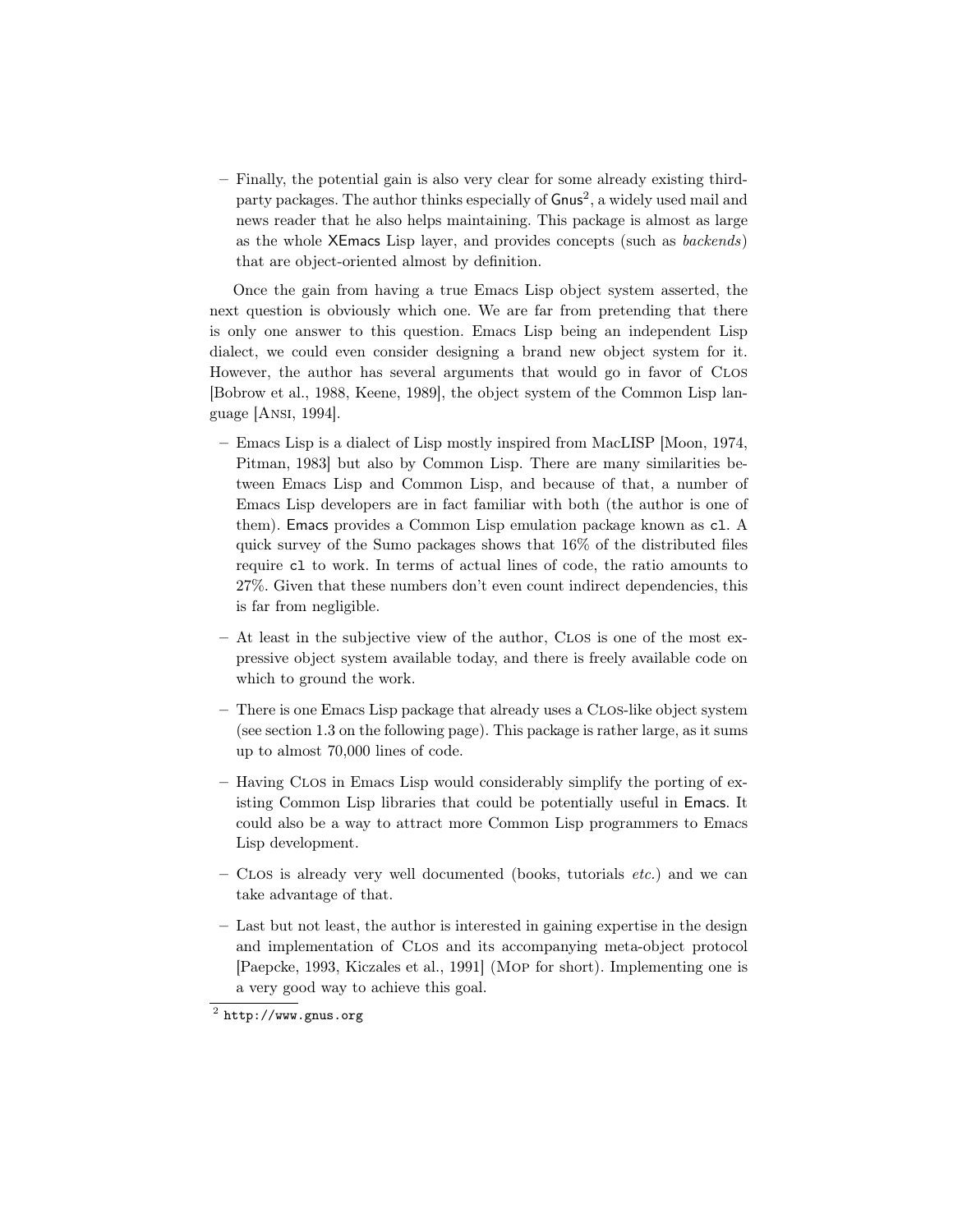### 1.3 Alternatives

The author is aware of two alternative object systems for Emacs Lisp.

- The first one is called Eoops [Houser and Kalter, 1992] (Emacs Object-Oriented Programming System). It implements a class-based, single inheritance, object system with explicit message passing in the vein of Smaltalk-80 [Goldberg and Robson, 1983]. This system dates back to 1992 and the code doesn't seem to have evolved since then. None of the Sumo packages use it and we are not aware of any other Emacs Lisp library using it either.
- The second one is called Eieio (Enhanced Implementation of Emacs Interpreted Objects). It is part of the  $CEDET<sup>3</sup>$  package (Collection of Emacs Development Environment Tools). Eieio is more interesting to us because our goals are similar: it is designed to be a CLOS-like object system. EIEIO provides interesting additional features like debugging support for methods, but apparently, it doesn't aim at being *fully* CLOS-compliant.

The remainder of this paper is as follows. In section 2, we describe the first stage of this project, consisting in a port of Closette to Emacs Lisp. An overview of the differences between Common Lisp and Emacs Lisp is provided, as well as a more detailed description of how the most problematic issues are solved. In section 3 on page 9, we describe how a deeper integration between types and classes is achieved, with respect to what Closette originally offers. Finally, section 4 on page 13 provides an overview of the features available in *CL*O*X*, and compares the project with EIEIO.

### 2 Closette in Emacs Lisp

In order to combine the goals of providing Clos in XEmacs and learning more about its internals at the same time, starting from "Closette" seemed like a good compromise. Closette is an operational subset of Clos described in "The Art of the Meta-Object Protocol" [Kiczales et al., 1991] (Amop for short) and for which source code is available. Consequently, Closette constitutes a convenient base on which to ground the work, without starting completely from scratch. The first step of this project was hence to port Closette to Emacs Lisp. This section describes the most interesting aspects of the porting phase.

# 2.1 Emacs Lisp vs. Common Lisp

While both dialects are similar in many ways, there are some important differences that can make the porting somewhat tricky at times.

 $^3$  http://cedet.sourceforge.net/eieio.shtml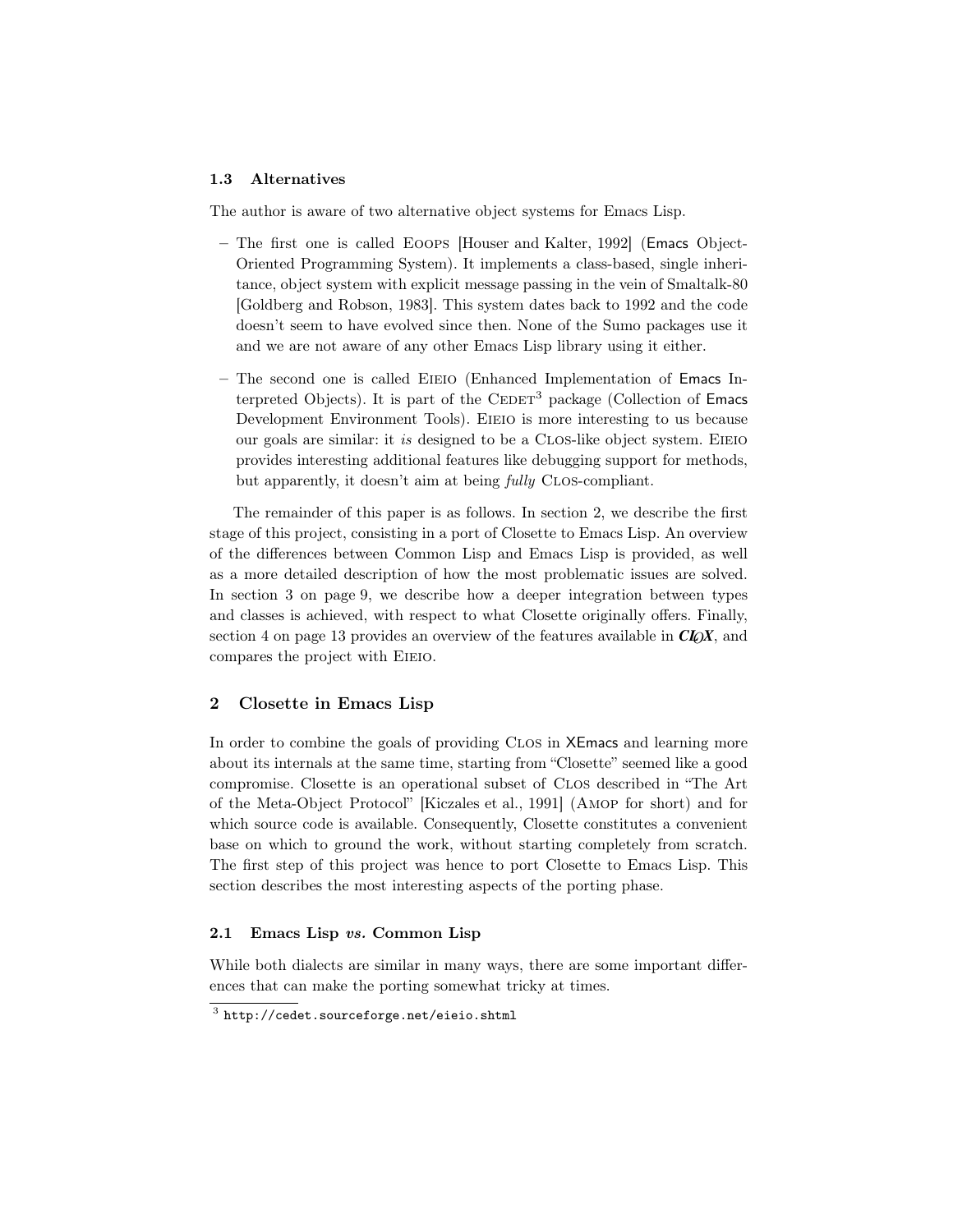### 2.1.1 Fundamental differences

"Fundamental" differences are obvious ones that might require deep changes in the code. The following differences are considered fundamental: Emacs Lisp is dynamically scoped instead of lexically scoped, has no package system, a different condition system, a limited lambda-list syntax, a different and reduced formating and printing facility, and also a different set of types.

# 2.1.2 Subtle differences

"Subtle" differences are less important ones, but which on the other hand might be less obvious to spot. For instance, some functions (like special-operator-p vs. special-form-p) have different names in the two dialects (this particular case is now fixed in XEmacs). Some others like defconst vs. defconstant have similar names but in fact different semantics. Some functions (like mapcar) have the same name but behave differently.

Another example is the function special operator which returns a functional value in Common Lisp but simply returns its argument unevaluated in Emacs Lisp. In fact, in Emacs Lisp, function is just like quote except that the bytecompiler may compile an expression quoted with function.

The fact that function in Emacs Lisp behaves like quote might be puzzling for a Common Lisp programmer, but this is because Emacs Lisp accepts a list beginning with lambda as a function designator. For instance, the following two lines are equivalent and valid for an Emacs Lisp interpreter, whereas the first one would fail in Common Lisp:

```
(funcall '(lambda (x) x) 1)
(funcall #'(lambda (x) x) 1)
```
### 2.1.3 Historical differences

In addition to that, Emacs Lisp is still evolving (this appears to be the case in both GNU Emacs and XEmacs) and the changes are not always clearly documented, if at all. For instance, Emacs Lisp keywords were not self-evaluating before 1996, the #' syntax exists since XEmacs 19.8 only, characters were not a primitive type until XEmacs 20, and until August 2009, Common Lisp style multiple values were emulated with lists (they are now built-in).  $\mathbf{C}L\mathbf{D}X$  is not interested in maintaining backward compatibility with legacy versions of XEmacs or Emacs Lisp, and to be on the safe side, running it typically requires a recent checkout of the 21.5 Mercurial repository<sup>4</sup> (no later than beta 29).

<sup>4</sup> http://xemacs.org/Develop/hgaccess.html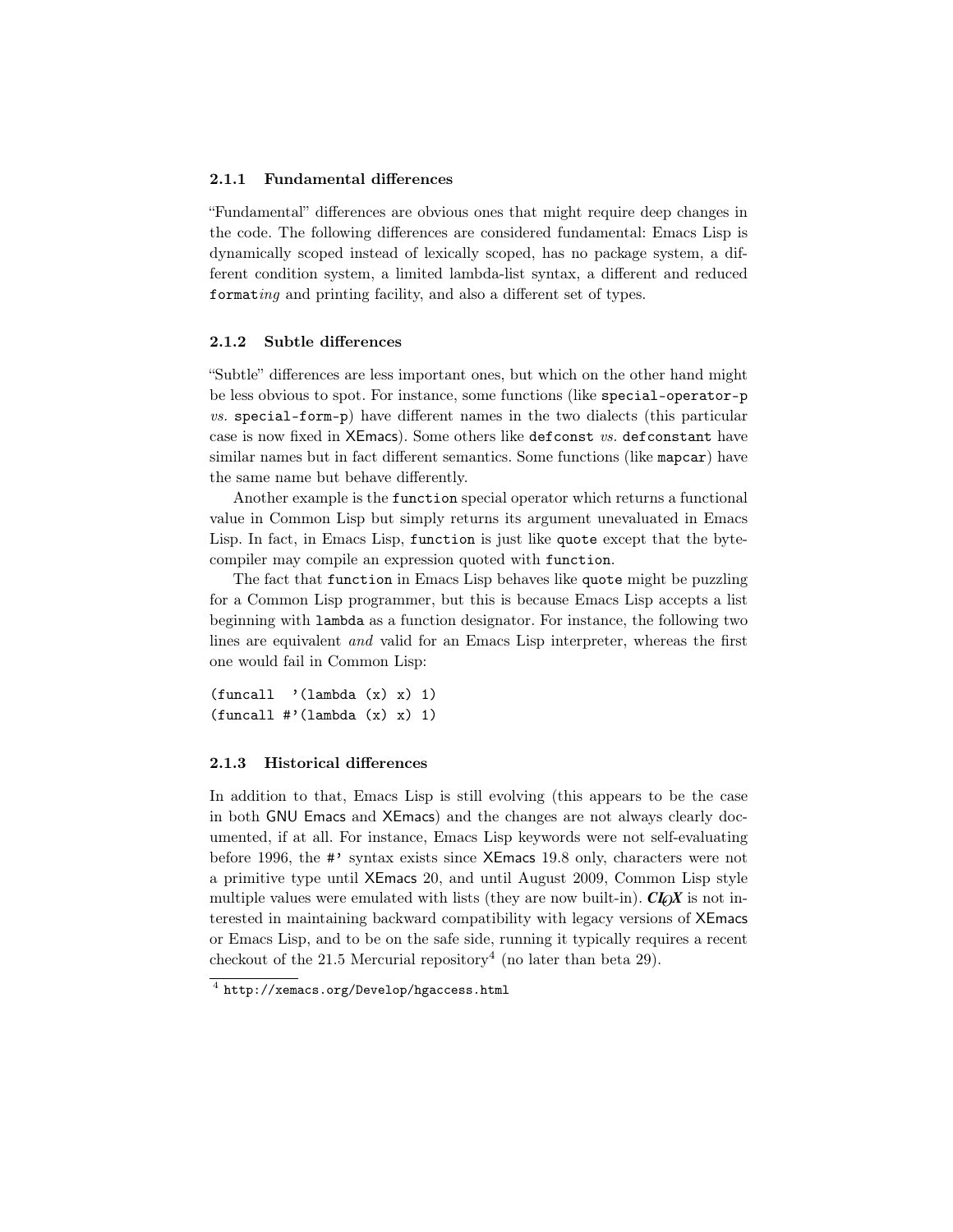### 2.2 The cl package

Emacs provides a Common Lisp emulation package called "cl", which is of a tremendous help for porting code from Common Lisp to Emacs Lisp. For the most part, this package provides a number of utility functions or macros that belong to the Common Lisp standard but are not available in raw Emacs Lisp (the almighty loop macro is one of them). A number of already existing (but limited) functions are extended to the full Common Lisp power, in which case their names are suffixed with a star (e.g. mapcar\*). cl provides defun\*, defmacro\* etc. to enable the full Common Lisp lambda-list syntax, a version of typep and generalized variables via setf, defsetf etc. (c1, however, does not support more modern "setf functions").

The remainder of this section provides more details on a couple of interesting porting issues.

# 2.2.1 Dynamic vs. lexical scoping

Perhaps the most important difference between Common Lisp and Emacs Lisp is the scoping policy. Emacs Lisp is dynamically scoped while Common Lisp has lexical scope by default. cl provides a construct named lexical-let (and its corresponding starred version) that simulates Common Lisp's lexical binding policy via gensym'ed global variables. While a brutal replacement of every single let construct in Closette would have been simpler, a careful study of the code reveals that this is unnecessary for the most part.

First of all, in the majority of the cases, function arguments or let bindings are used only locally. In particular, they are not propagated outside of their binding construct through a lambda expression. Consequently, there is no risk of variable capture and Emacs Lisp's built-in dynamically scoped let form is sufficient (it also happens to be more efficient than lexical-let).

Secondly, many cases where a true lexical closure is normally used actually occur in so-called "downward funarg" situations. In such situations, the closure is used only during the extent of the bindings it refers to. Listing 1 on the following page gives such an example. The extent of the variable required-classes is that of the function. However, the lambda expression that uses it (as a free variable) only exists within this extent. Note that this situation is not completely safe, as accidental variable capture could still occur in remove-if-not. With a proper naming policy for variables, this risk is considerably reduced, although not completely avoided. In particular, the cl package adopts a consistent naming convention (it uses a cl- prefix) so that true lexical bindings are unnecessary in practice.

There is a third case in which true lexical bindings can still be avoided, although the situation is an "upward funarg" one: a function that is being returned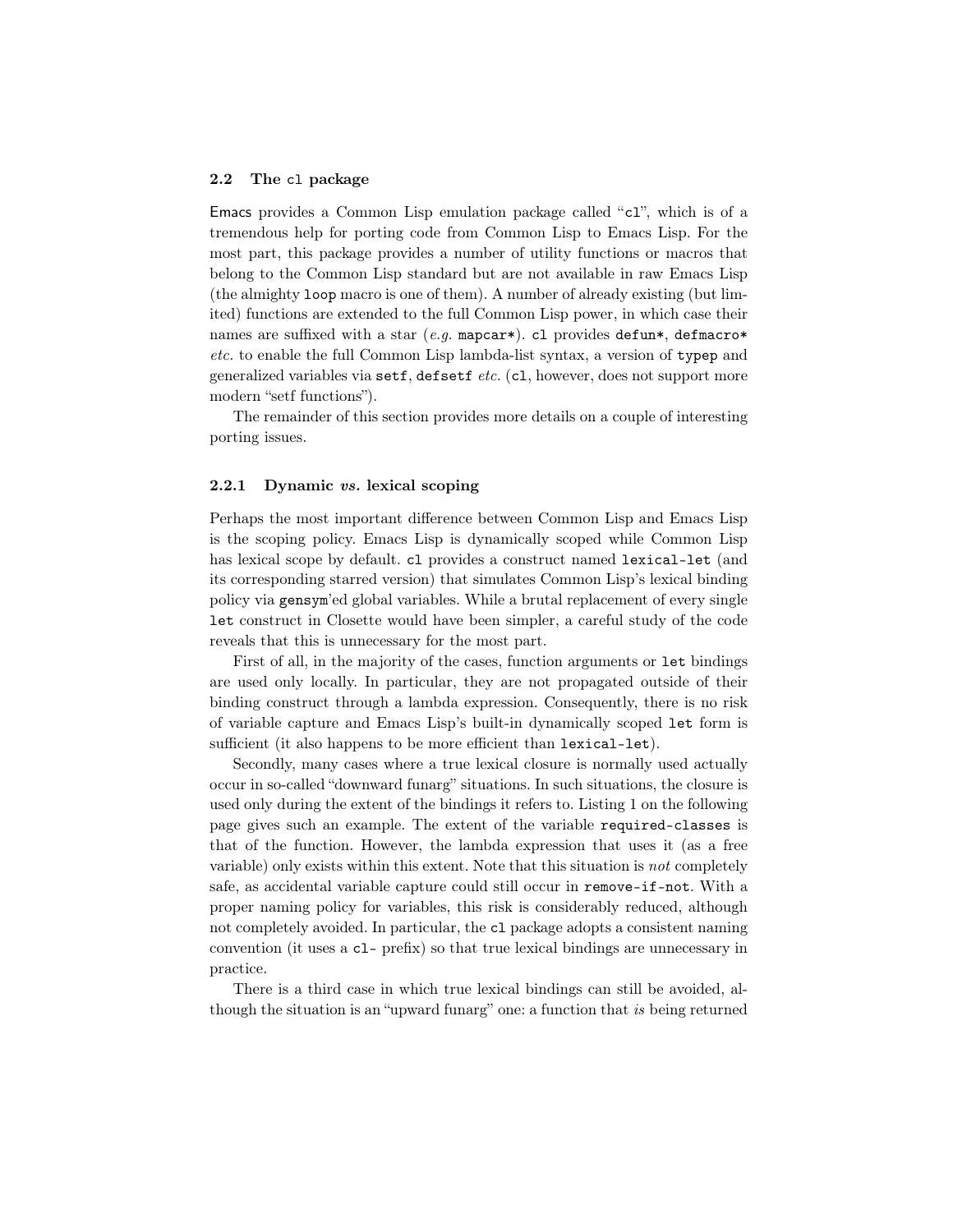```
( defun compute-applicable-methods-using-classes ( gf required-classes )
  #| . . . |#
( remove-if-not # '( lambda ( method )
                          ( every #' subclassp
                                  required-classes
                                  ( method-specializers method )))
                      ( generic-function-methods gf ))
  \#... |\#)
```
Listing 1: Downward funarg example

and hence might be used outside of the (dynamic) extent of the bindings it refers to. Listing 2 on the next page shows three different versions of the same function.

- 1. The first one is the original one from Closette. You can see that the returned function has a closure over two variables, which are lexically scoped and have indefinite extent: methods and next-emfun.
- 2. The second one follows the logical course of action in Emacs Lisp, using cl's lexical-let construct. Recall that function arguments are dynamically bound as well, so we also need to lexically rebind the methods variable. Bindings established by lexical-let are garbage-collected when the last reference to them disappears, so they indeed get indefinite extent.
- 3. It turns out, however, that we can still avoid lexical bindings here, by partially evaluating the lambda expression before returning it, as demonstrated in the third version. Remember that in Emacs Lisp, a lambda expression is in fact a self-quoting form, and simply returns a list with the symbol lambda in its car. Since methods and next-emfun happen to be constants here, we can pre-evaluate them before returning the lambda expression, hence getting rid of their names which should have been lexically scoped. Finally, note that it is not possible to use function or #' on a quasiquote'ed form, so one might want to call byte-compile explicitely on the resulting anonymous function.

Given these particular cases, it turns out that there are only half a dozen places where true lexical bindings are necessary.

# 2.2.2 Full blown Common Lisp lambda-lists

Because Emacs Lisp is restricted to mandatory, &optional and &rest arguments, the c1 package provides replacements for defun, defmacro etc. **CIOX** uses these wrappers extensively for its own code, but the question of lambdalists for generic functions and methods arise. By digging into the internals of cl, we are able to provide that at little development cost.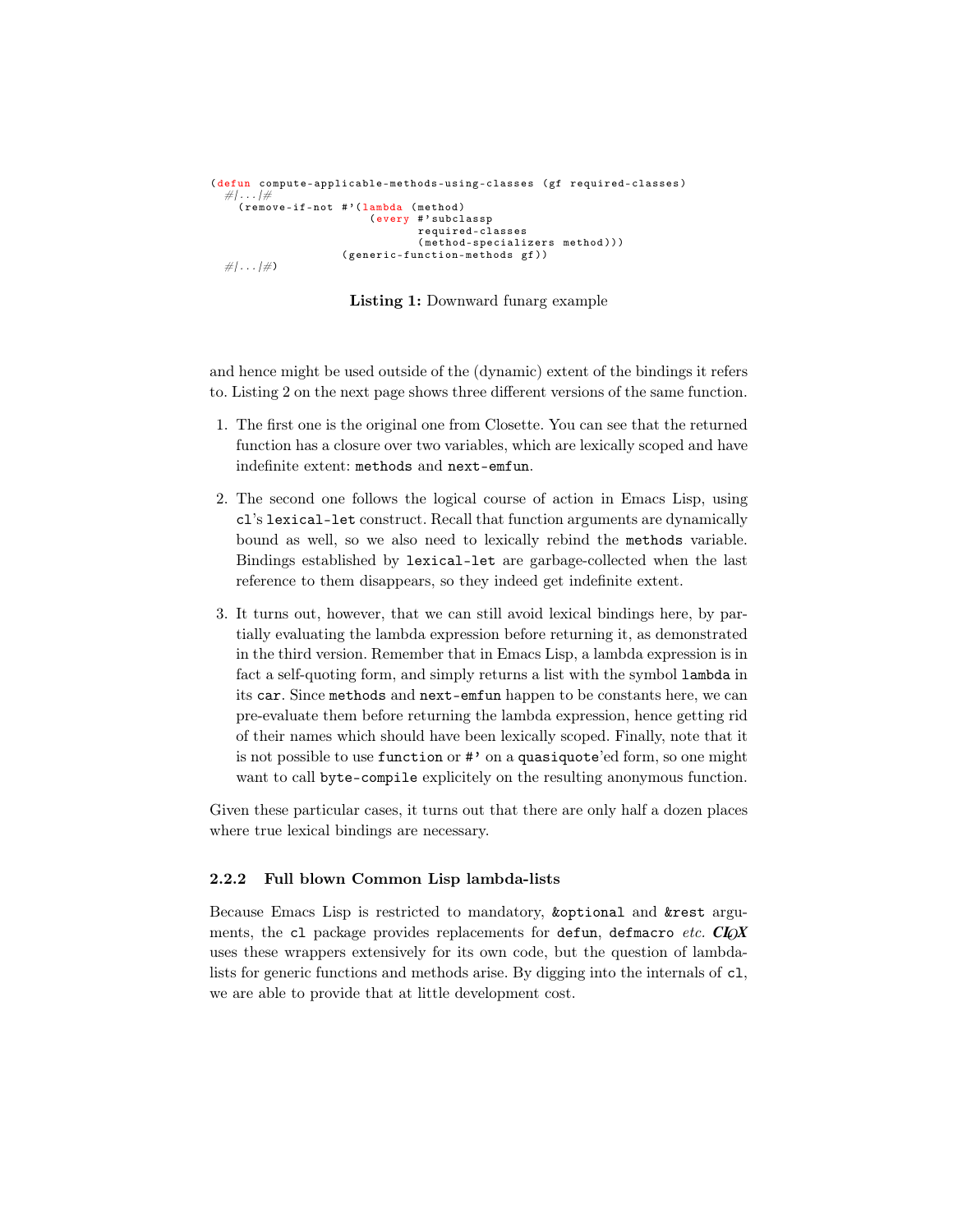```
( defun compute-primary-emfun ( methods )
  (if (null methods)
      nil
       \therefore Common Lisp version:
      ( let (( next-emfun ( compute-primary-emfun (cdr methods ))))
        # '( lambda ( args )
             ( funcall ( method-function ( car methods ) ) args next-emfun ) ) )
      ;; Lexically scoped Emacs Lisp version:
      ( lexical-let (( methods methods )
                      ( next-emfun ( compute-primary-emfun ( cdr methods ))))
         # '( lambda ( args )
             ( funcall (method-function ( car methods ) ) args next-emfun ) ) )
       ;; Partially evaluated Emacs Lisp version:
       ( let (( next-emfun ( compute-primary-emfun (cdr methods ))))
         '( lambda ( args )
           (funcall (method-function ', (car methods)) args ', next-emfun)))
```
Listing 2: Upward funarg example

Internally, cl uses a function named cl-transform-lambda to both reduce a full blown Common Lisp lambda-list into what Emacs Lisp can understand, and provide the machinery needed for binding the original arguments. Listing 3 on the following page shows an example of lambda-list transformation. Note that the purpose of the second let form is to check for the validity of keyword arguments, and disappears if  $k$ allow-other-keys is provided. In the *CLOX* function compute-method-function, we take care of wrapping method bodies into a call to cl-transform-lambda, hereby providing generic functions with full blown Common Lisp lambda-lists.

Internally (for efficiency reasons), c1-transform-lambda uses memq to retrieve keyword arguments and hence looks for them at odd-numbered locations as well as even-numbered ones. The drawback of this approach is that a keyword parameter cannot be passed as data to another keyword. Since this does not appear to be much of a problem, we didn't do anything to fix this. This could change in the future, under the condition that the performance of keyword processing in *CL*O*X* does not turn out to be critical.

Also, note that we don't want generic calls to behave differently from normal function calls, so the bindings established by methods remain dynamic.

### 3 Type/classes integration

Aside from the language differences described in the previous section, the next big challenge to have a working system is to integrate types and classes. This section provides some insight on how this is currently done.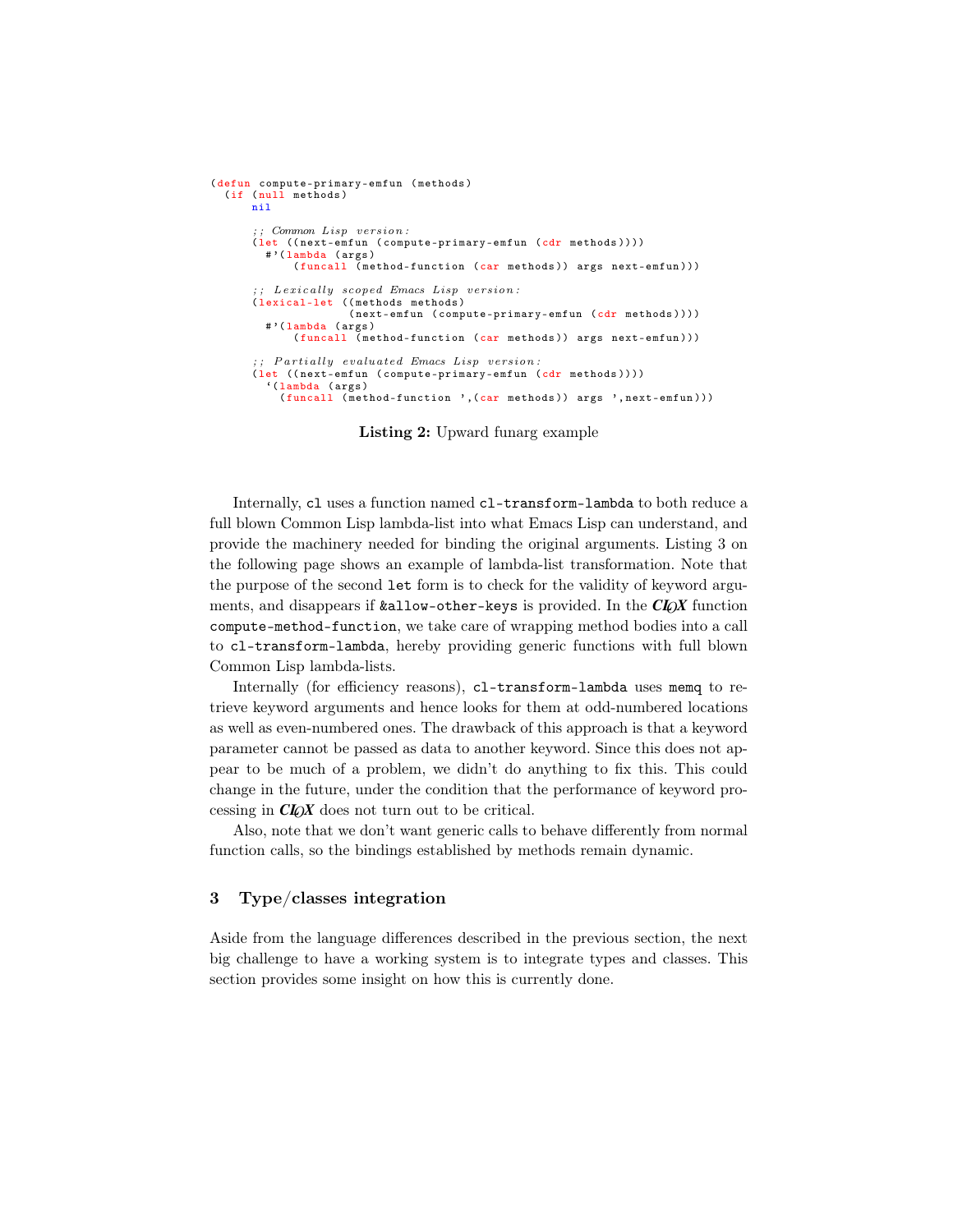```
; ; Or ig ina l lambda−expression :
( lambda (a &optional (b 'b) &key ( key1 ' key1 ))
BODY )
 ; ; Transformed lambda−expression :
( lambda (a &rest -- rest--39249 )
( let * (( b (if -- rest--39249 ( pop -- rest--39249 ) ( quote b )))
              ( key1 (car ( cdr (or ( memq : key1 -- rest--39249 )
                                             ( quote ( nil key1 ) ) ) ) ) ) )
      ( let ((-- keys--39250 -- rest--39249 ))
         ( while -- keys--39250
( cond (( memq (car -- keys--39250 )
                      (quote (:key1 :allow-other-keys))<br>(setq --keys--39250 (cdr (cdr --keys--39250)))<br>((car (cdr (memq :allow-other-keys --rest--39249)))
                       ( setq -- keys--39250 nil ))
                      (t)(error "Keywords<sub>u</sub> argument<sub>u</sub> %s<sub>u</sub>not<sub>u</sub> one<sub>u</sub> of<sub>u</sub> (:key1)"(car --keys - -39250))))BODY ))
```
Listing 3: Lambda-list transformation example

# 3.1 Built-in types

As mentioned in the introduction, XEmacs has many opaque Lisp types, some resembling those of Common Lisp (e.g. numbers), some very editor-specific (e.g. buffers). In XEmacs, there are two basic Lisp types: integers and characters. All other types are implemented at the C level using what is called "lrecords" (Lisp Records). These records include type-specific data and functions (in fact, function pointers to methods for printing, marking objects etc.) and are all cataloged in an lrecord\_type enumeration. It is hence rather easy to keep track of them.

Some of these built-in types, however, are used only internally and are not supposed to be visible at the Lisp layer. Sorting them out is less easy. The current solution for automatic maintenance of the visible built-in types is to scan the lrecord\_type enumeration and extract those which provide a type predicate function at the Lisp level (the other ones only have predicate macros at the C level). Provided that the sources of XEmacs are around, this can be done directly in a running session in less than 30 lines of code.

### 3.2 Type predicates

# 3.2.1 type-of

Emacs Lisp provides a built-in function type-of which works for all built-in types. Because this function is built-in, it doesn't work on *CL*O*X* (meta-)objects. It will typically return vector on them, because this is how they are implemented (Closette uses Common Lisp structures, but these are unavailable in Emacs Lisp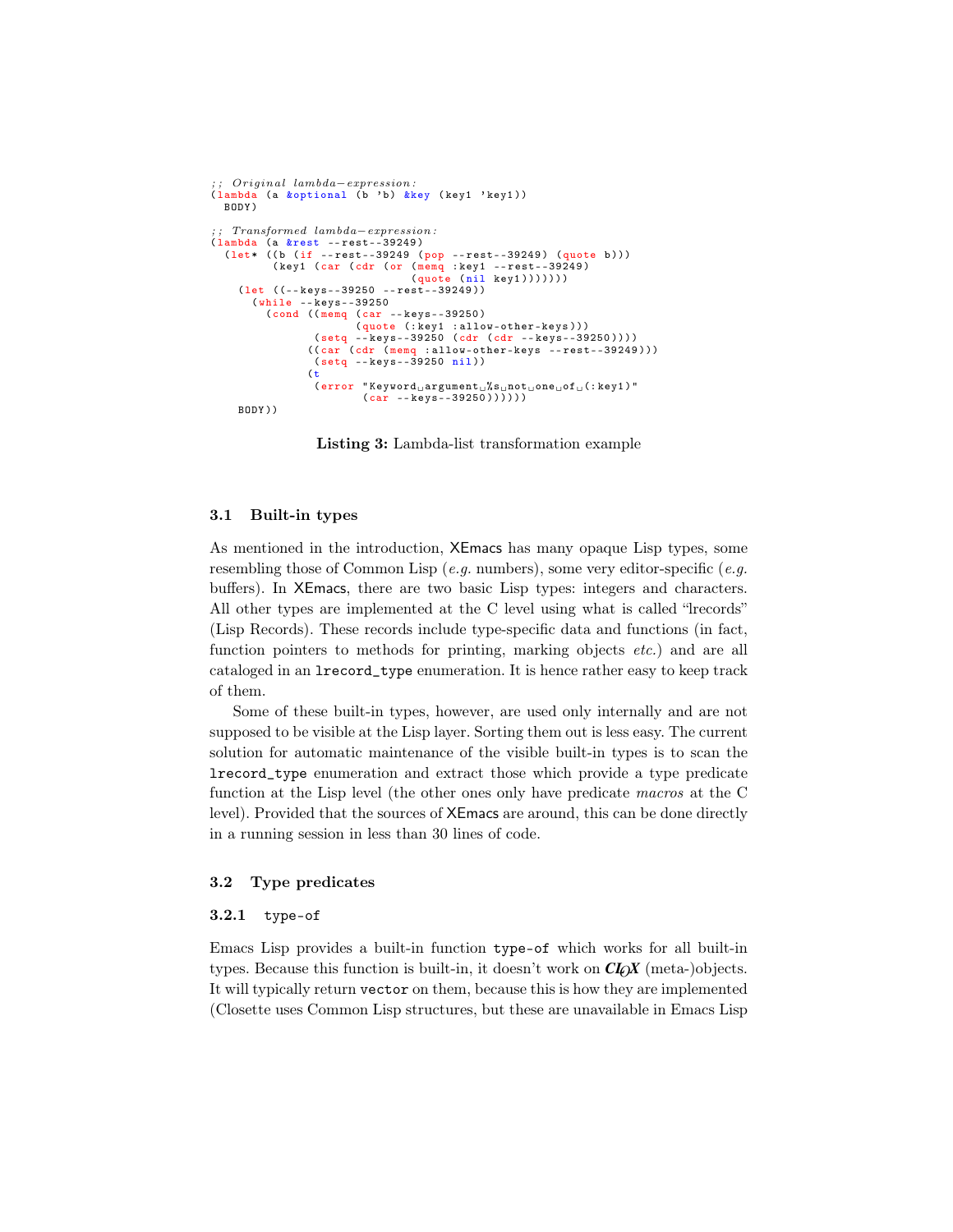so the cl package simulates them with vectors). In theory, it is possible to wrap this function and emulate the behavior of Common Lisp, but this has not be done for the following reasons.

- $-$  Firstly, we think it is better not to hide the true nature of the Lisp objects one manipulates. What would happen, for instance, if a *CL*O*X* object was passed to an external library unware of  $CI_0X$  and using type-of ?
- Secondly, having a working type-of is not required for a proper type/class integration (especially for method dispatch).
- Finally, since  $CI_0X$  is bound to be integrated into the C core at some point, this problem is likely to disappear eventually.

# 3.2.2 typep

Having an operational typep is more interesting to us, and in fact, the cl package already provides it. cl's typep is defined such as when the requested type is a symbol, a corresponding predicate function is called. For instance, (typep obj 'my-type) would translate to (my-type-p obj).

In order to enable calls such as (typep obj 'my-class), we simply need to construct the appropriate predicate for every defined class. In  $CL_0X$ , this is done inside ensure-class. The predicate checks that the class of obj is either my-class or one of its sub-classes.

In Common Lisp, typep works on class *objects* as well as class *names*. This is a little problematic for us because class objects are implemented as vectors, so typep won't work with them. However, we can still make this work in a not so intrusive way by using the advice Emacs Lisp library. Amongst other things, this library lets you wrap some code around existing functions (not unlike :around methods in Clos) without the need for actually modifying the original code. *CL*O*X* wraps around the original type checking infrastructure so that if the provided type is in fact a vector, it is assumed to be a class object, and the proper class predicate is used.

#### 3.2.3 Generic functions

Generic functions come with some additional problems of their own. In Common Lisp, once you have defined a generic function named  $gf$ , the generic function object returned by the call to defgeneric is the functional value itself (a funcallable object). In Emacs Lisp, this is problematic for two reasons.

1. Since generic functions are objects, they are implemented as vectors. On the other hand, the associated functional value is the generic function's discriminating function, which is different.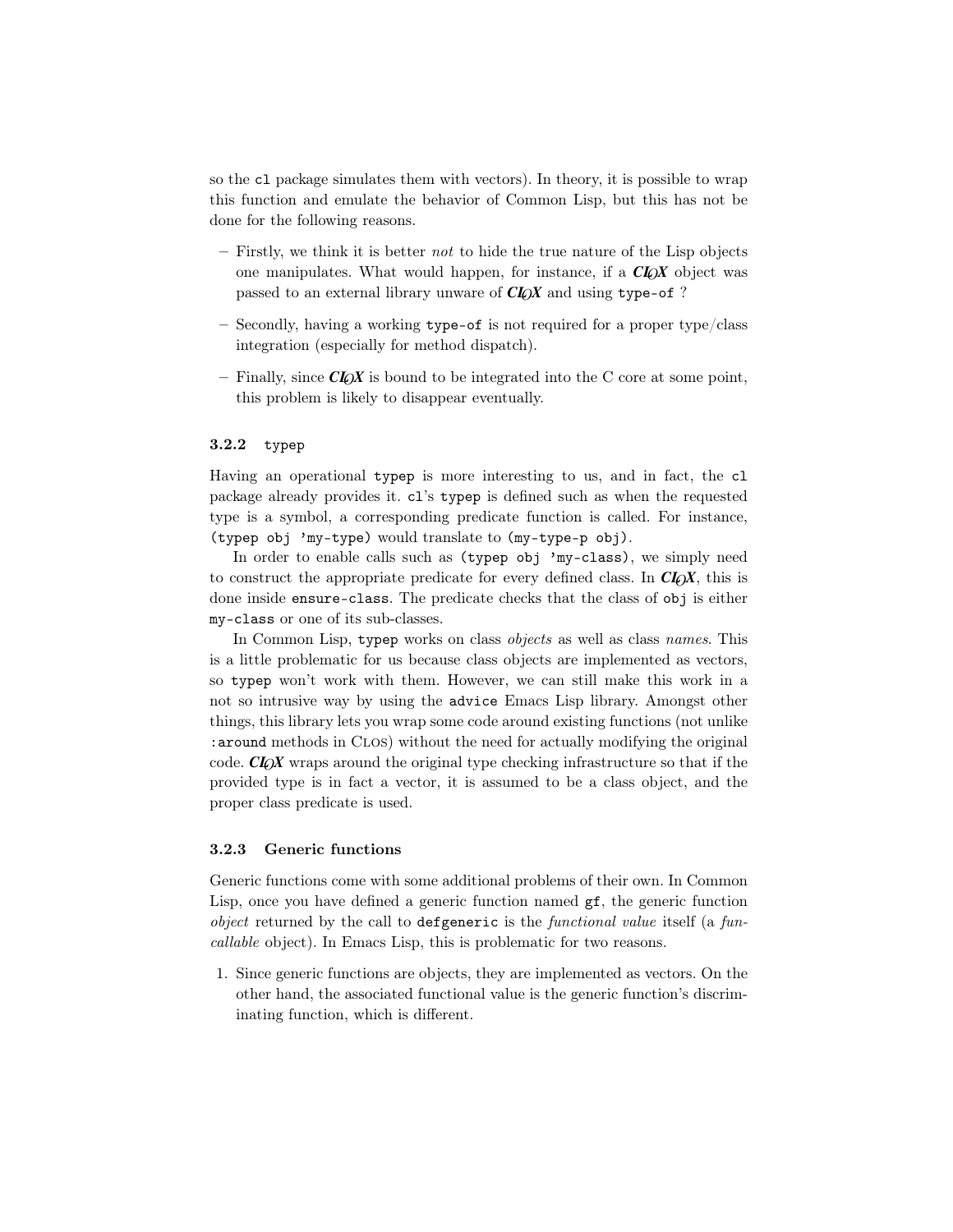2. Moreover, Emacs Lisp's function behaves more or less like quote, so it will return something different from symbol-function.

In order to compensate for these problems,  $CI_0X$  currently does the following.

- $-$  A function find-generic-function\* is defined to look for a generic function (in the global generic function hash table) by name (a symbol), functional value (the discriminating function, either interpreted or byte-compiled), or directly by generic function object (note that this can be very slow).
- Assuming that a generic function is defined like this:

```
(setq mygf (defgeneric gf #|...|#))
(typep mygf 'some-gf-class) ;; already working correctly
```
Class predicates (most importantly for generic function classes) are made to decide whether the given object denotes a generic function in the first place, allowing for the following calls to work properly as well:

```
(typep (symbol-function 'gf) 'some-gf-class)
(typep #'gf 'some-gf-class) ;; #'gf is more or less like 'gf
```
Note that thanks to the advice mechanism described in section 3.2.2 on the previous page, these calls will also work properly when given a generic function class object instead of a name.

- find-method is extended in the same way, so that it accepts generic function objects, discriminating functions or even symbols.
- $-$  Finally,  $CI_0X$  defines a function class. Consequently, in order for (typep obj 'function) to work properly, a second advice on the type checking mechanism is defined in order to try the function class predicate first, and then fallback to the original functionp provided by Emacs Lisp.

Our integration of generic functions into the type system has currently one major drawback: it is impossible as yet to specialize on functions (either generic, standard, or even built-in). The reason is a potential circularity in class-of, as described below.

In order to be able to specialize on functions, we need class-of to call find-generic-function\*. However, find-generic-function\* might need to access a generic function's discriminating function which is done through slot-value, which, in turn, calls class-of. This problem is likely to remain for as long as *CL*O*X* generic function objects are different from their functional values. In other words, it is likely to persist until the core of  $\mathbb{C}I_0\chi$  is moved to the C level.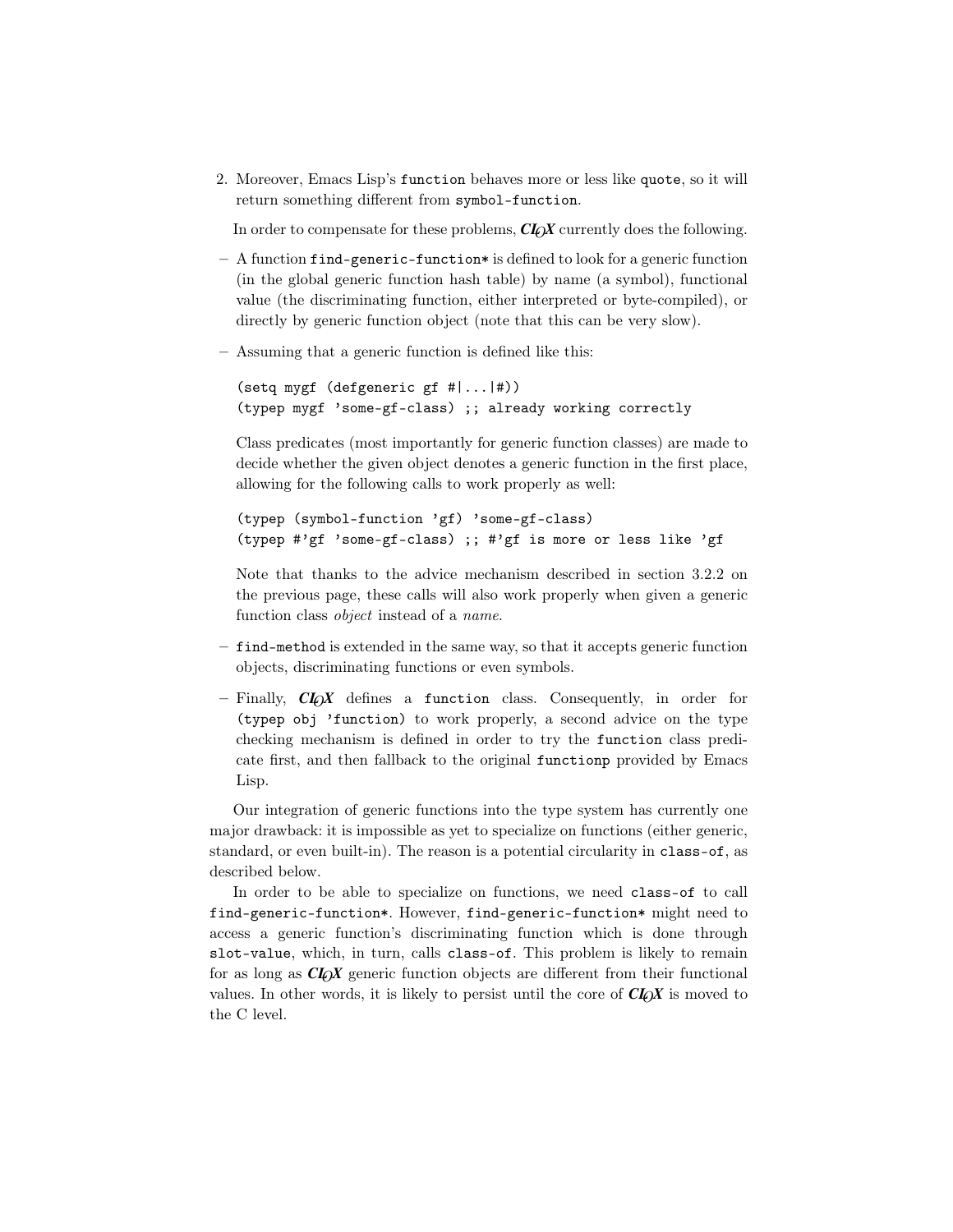# 4 Project Status

In this section, we give an overview of the current status of  $CL_0X$ , and we also position ourselves in relation to Eieio.

### 4.1 Available Features

As mentioned earlier, stage one of the project consisted in a port of Closette to Emacs Lisp. As such, all features available in Closette are available in  $Cl_0X$ . For more information on the exact subset of Clos that Closette implements, see section 1.1 of the Amop. In short, the most important features that are still missing in *CL*O*X* are class redefinition, non-standard method combinations, eql specializers and :class wide slots.

On the other hand, several additional features have been added already. The most important ones are listed below.

- $-$  *CLOX* understands the :method option in calls to defgeneric.
- Although their handling is still partial, *CL*O*X* understands all standard options to defgeneric calls and slot definitions, and will trigger an error when the Common Lisp standard requires so (for instance, on multiply defined slots or slot options, invalid options to defgeneric *etc.*).
- *CL*O*X* supports the slot-unbound protocol and emulates unbound-slot-instance and cell-error-name. This is because the condition system in Emacs Lisp differs from that of Common Lisp. In particular, Emacs Lisp works with condition names associated with data instead of providing condition objects with slots.
- $-$  *CLOX* supports a slot-missing protocol similar to the slot-unbound one. In particular, it provides a missing-slot condition which Common Lisp doesn't provide. Common Lisp only provides unbound-slot.
- *CL*O*X* provides a full-blown set of the upmost classes in the standard Common Lisp hierarchy, by adding the classes class, built-in-class, function, generic-function and method. The other basic classes like standard-object already exist in Closette.
- $-$  Finally, *CLOX* provides an almost complete type/class integration, which has been described in section 3 on page 9.

EIEIO is currently farther away from CLOS than **CLOX** already is. EIEIO is not built on top of the Mop, doesn't support built-in type/class integration and misses other things like :around methods, the :method option to defgeneric calls, and suffers from several syntactic glitches (for instance, it requires slot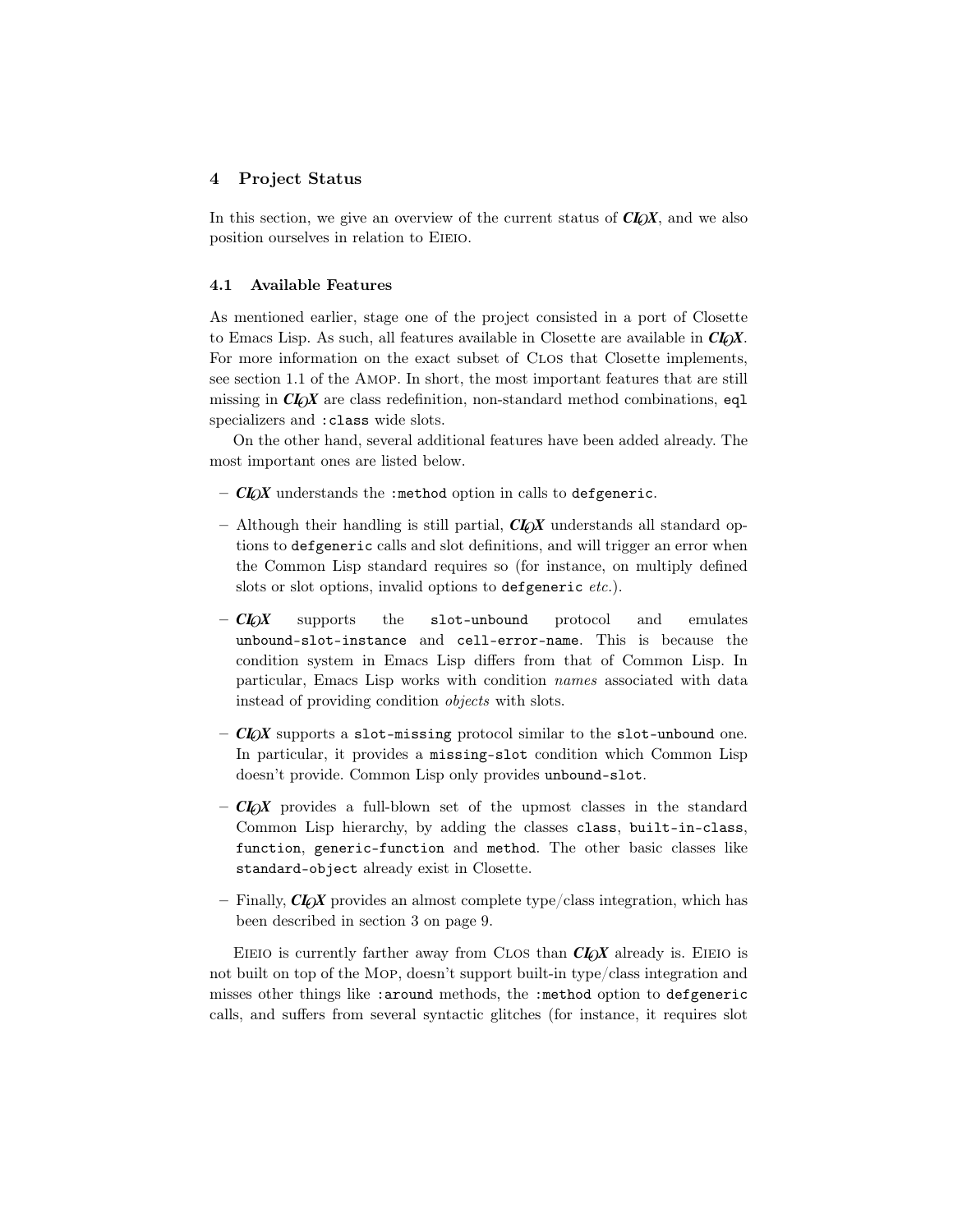definitions to be provided as lists, even if there is no option to them). EIEIO doesn't handle Common Lisp style lambda-lists properly either.

On the other hand, Eieio provides some additional functionality like a class browser, automatic generation of  $\text{TeXinfo}^5$  documentation, and features obviously inspired from other object systems, such as abstract classes, static methods (working on classes instead of their instances) or slot protection ala  $C_{++}$ . The lack of a proper Mop probably justifies having these last features implemented natively if somebody needs them.

# 4.2 Testing

Given the subtle differences between Common Lisp and Emacs Lisp (especially with respect to scoping rules), the initial porting phase was expected to be errorprone. Besides, bugs introduced by scoping problems are extremely difficult to track down. This explains why a strong emphasis has been put on correctness from the very beginning of this project. In particular, we consider it very important to do regular, complete and frequent testing. This discipline considerably limits the need for debugging, which is currently not easy for the following reasons.

- $-$  *CLOX* is not equipped (yet) for edebug, the Emacs interactive debugger, so we can't step into it.
- $-$  *CLOX* is not (yet) grounded in the C layer of XEmacs, so we have to use the regular printing facility for displaying (meta-)objects. However, the circular nature of *CL*O*X* requires that we limit the printer's maximum nesting level, hereby actually removing potentially useful information from its output. We also have experimented situations in which XEmacs itself crashes while attempting to print a *CLOX* object.
- $-$  Finally, most of the actual code subject to debugging is cluttered with gensym'ed symbols (mostly due to macro expansion from the Common Lisp emulation package) and is in fact very far from the original code, making it almost unreadable. See listing 3 on page 10 for an example.

Apart from limiting the need for debugging, a complete test suite also has the advantage of letting us know exactly where we stand in terms of functionality with respect to what the standard requires. Indeed, tests can fail because of a bug, or because the tested feature is simply not provided yet.

When the issue of testing came up, using an existing test suite was considered preferable to creating a new one, and as a matter of fact, there is a fairly complete one, written by Paul Dietz [Dietz, 2005]. The Gnu Ansi Common Lisp test

<sup>5</sup> http://www.gnu.org/software/texinfo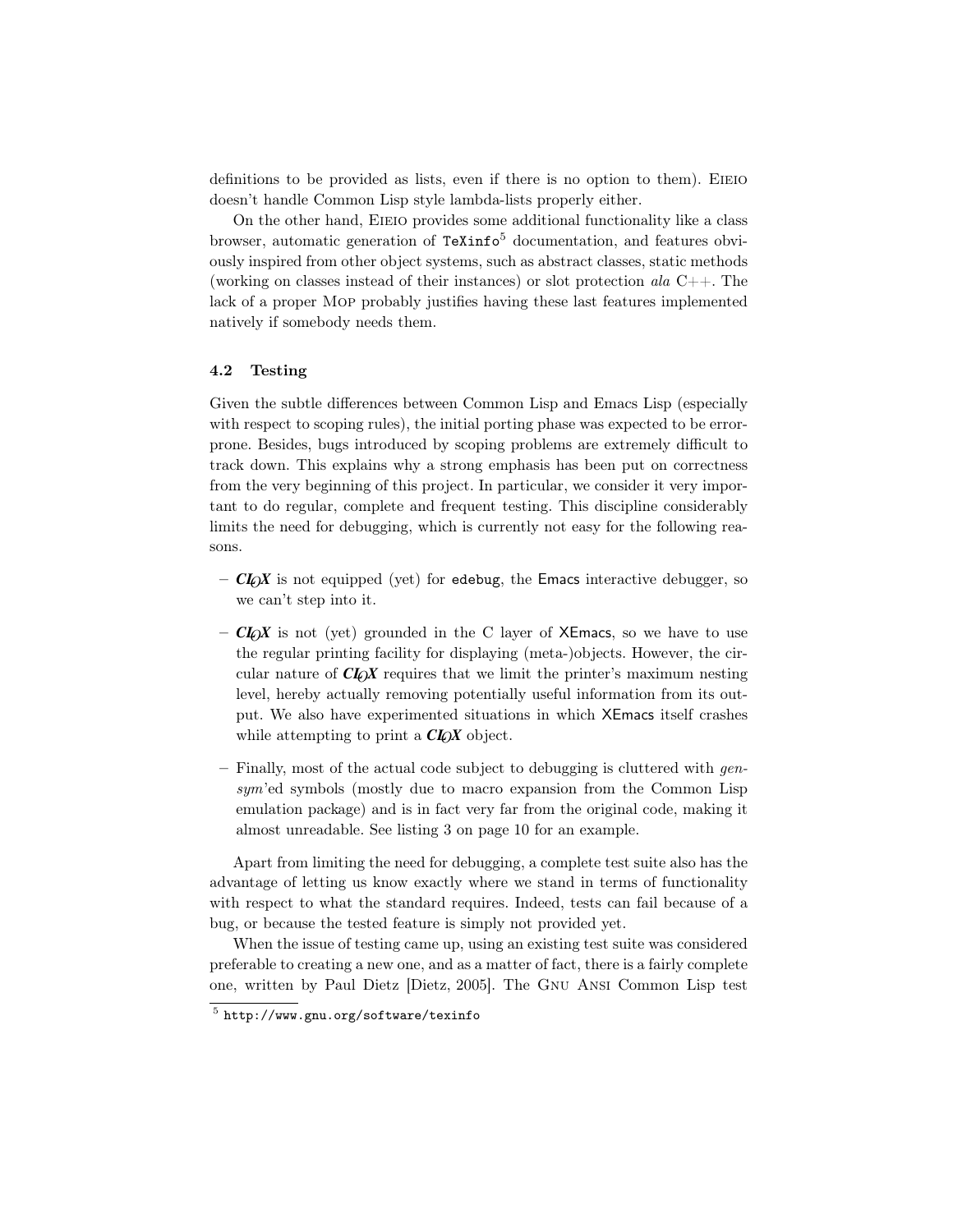suite provides almost 800 tests for the "Objects" section of the Common Lisp standard, but there are also other tests that involve the object system in relation with the rest of Common Lisp (for instance, there are tests on the type/class integration). Currently, we have identified more than 900 tests of relevance for *CL*O*X*, and we expect to find some more. Also, note that not all of the original tests are applicable to *CL*O*X*, not because *CL*O*X* itself doesn't comply with the standard, but because of radical differences between Common Lisp and Emacs Lisp.

The test suite offered by Paul Dietz is written on top of a Common Lisp package for regression testing called "rt" [Waters, 1991]. Given the relatively small size of the package (around 400 lines of code), we decided to port it to Emacs Lisp. All porting problems described in section 2 on page 5 consequently apply to rt as well. The result of this port is an Emacs Lisp package of the same name, which is available at the author's web site<sup>6</sup>. The test suite itself also needed some porting because it contains some infrastructure written in Common Lisp (and some Common Lisp specific parts), but the result of this work is that we now have the whole 900 tests available for use with  $CI_0X$ .

As of this writing, *CLOX* passes exactly 416 tests, that is, a little more than 50% of the applicable test suite. It is important to mention that the tests that currently fail are all related to features that are not implemented yet. In other words, all the tests that *should* work on the existing feature set actually pass. EIEIO, on the other hand, passes only  $115$  tests, that is, around  $12\%$  of the applicable test suite. As far as we could see, many of the failures are due the lack of type/class integration.

#### 4.3 Performance

As mentioned earlier, we are currently giving priority to correctness over speed and as such, nothing premature has been done about performance issues in *CL*O*X* (in fact, the performance is expected to be just as bad as that of Closette). Out of curiosity however, we did some rough performance testing in order to see where we are exactly, especially with respect to Eieio. Figure 1 on the next page presents the timing results of five simple benchmarks (presented on a logarithmic scale). These benchmarks are independent from each other and shouldn't be compared. They are presented in the same figure merely for the sake of conciseness. The five benchmarks are as follows.

- 1. 1000 calls to defclass with two super-classes, each class having one slot.
- 2. 1000 calls to defgeneric followed by 3 method definitions.
- 3. 5,000 calls to make-instance initializing 3 slots by :initarg's.

 $^6$  http://www.lrde.epita.fr/~didier/software/xemacs.php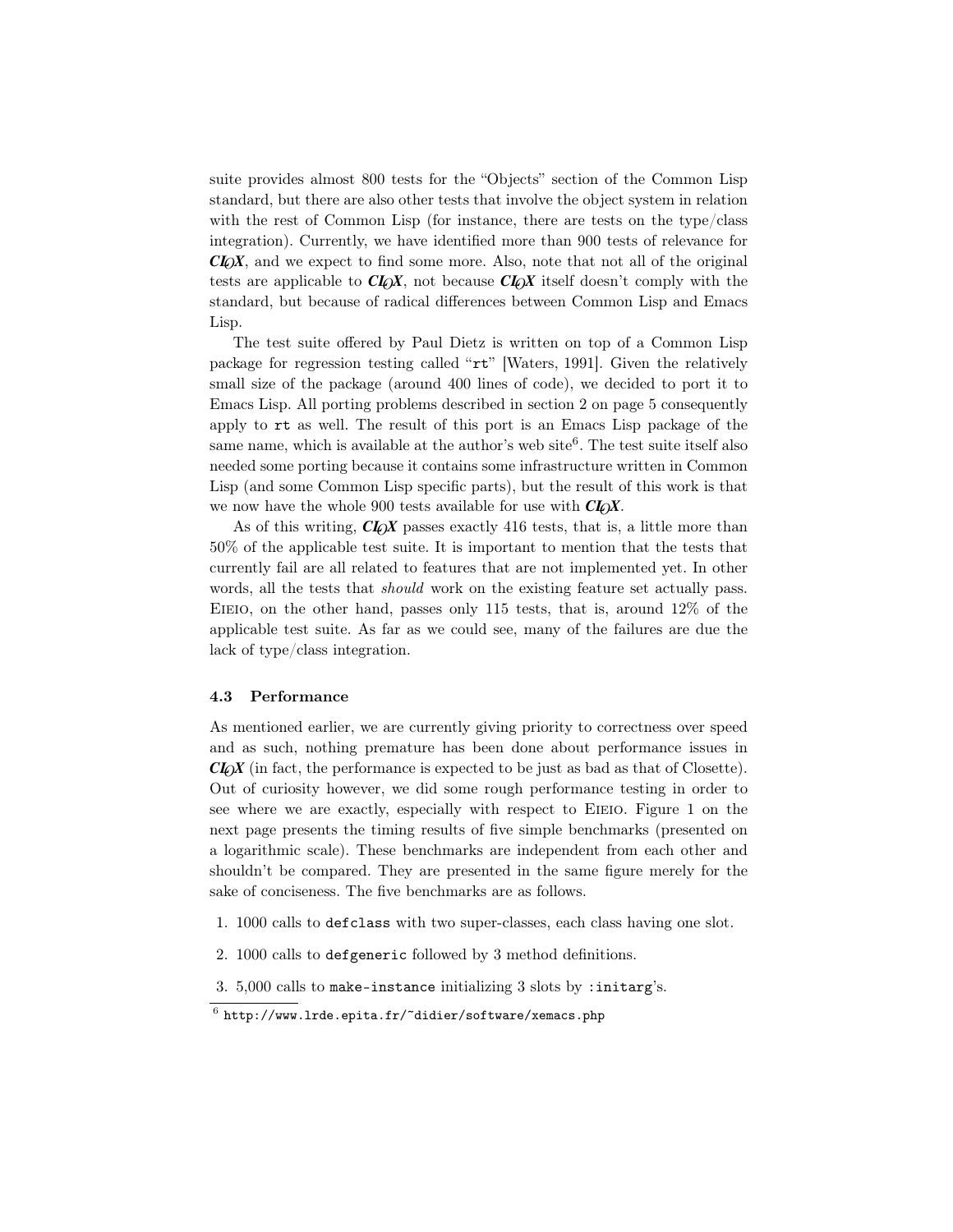

Figure 1: *CLOX* vs. EIEIO performance

- 4. 5,000 calls to 3 slot accessors as defined above.
- 5. 5,000 calls to a generic function executing 3 methods via 2 calls to call-next-method.

These benchmarks have been executed in 3 situations each: once for EIEIO, and twice for *CLOX*, with method bodies and "upward funargs" either interpreted or byte-compiled.

As expected, EIEIO performs much faster than  $CI_0X$  in general. Several specificities of these results can be analyzed as follows.

- Class, generic function and method creation are faster in Eieio by a factor ranging from 7 to 23. This could be due to the fact that EIEIO doesn't have a Mop, so these operations go through ordinary functions (classes are implemented as vectors).
- When method bodies and other lambda expressions are byte-compiled,  $CI_QX$ performs the operations above between 2 and 3 times slower. This is precisely because the results include the time used for byte-compilation.
- On the other hand, the situation is reversed for instantiation, slot access and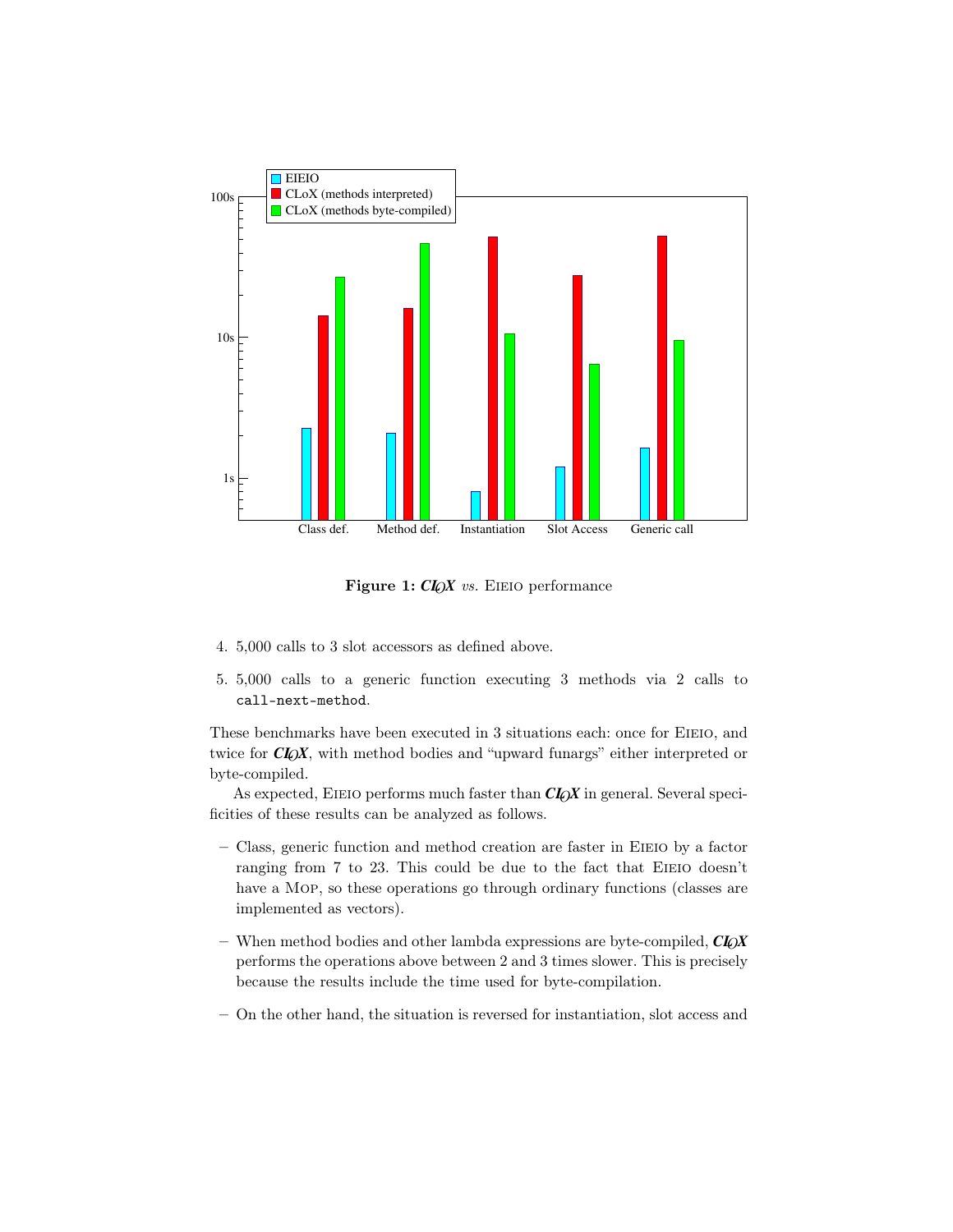generic calls, as they involve executing byte-code instead of interpreting the original Emacs Lisp code. Here, the gain is roughly a factor of 5.

– Finally, we can see that with method bodies byte-compiled (which is the case in EIEIO), instantiation in  $Cl_0X$  is roughly 10 times slower than in EIEIO, while slot-access and generic calls are about 5 times slower only. Given that EIEIO is already optimized and does not go through a MOP, these results are better than what the author expected.

In order to improve the performance of *CL*O*X* in the future, several paths are already envisioned.

- First, it is possible to implement a caching mechanism and memoize different computation results within the Mop. The Amop even describes the exact conditions under which a memoized value can be used at some places, for instance in the specification for compute-discriminating-function (p. 175).
- Next, there is already abundant litterature on how to improve the efficiency of Clos (see for example [Kiczales and Rodriguez Jr., 1990]). We can benefit from that experience and also get inspiration from how modern Common Lisp compilers optimize their own implementation.
- Finally, when the core of  $CI_0X$  is moved to the C layer of XEmacs, an important immediate speedup is also expected.

# 5 Conclusion

In this paper, we described the early stages of development of  $CI_0X$ , an attempt at providing a full Clos implementation for XEmacs. Details on the porting of Closette to Emacs Lisp have been provided, as well as some insight on type/class integration and how *CL*O*X* compares to Eieio.

In this project, priority has been given to correctness over speed from the very beginning, which lead us to port rt (a Common Lisp library for regression testing) to Emacs Lisp, and also import an important part of Paul Dietz's Gnu Ansi Common Lisp test suite. This priority will not change until all the features are implemented properly.

Ultimately,  $CL_0X$  will need to be grounded at the C level, at least because this is necessary for a proper integration of generic functions into the evaluator, but also probably for performance reasons.

Once the system is fully operational, the author hopes to convince the other XEmacs maintainers to actually use it in the core, hereby improving the existing code in design, quality, and maintainability. Otherwise, the system will still be useful for third-party package developers willing to use it.